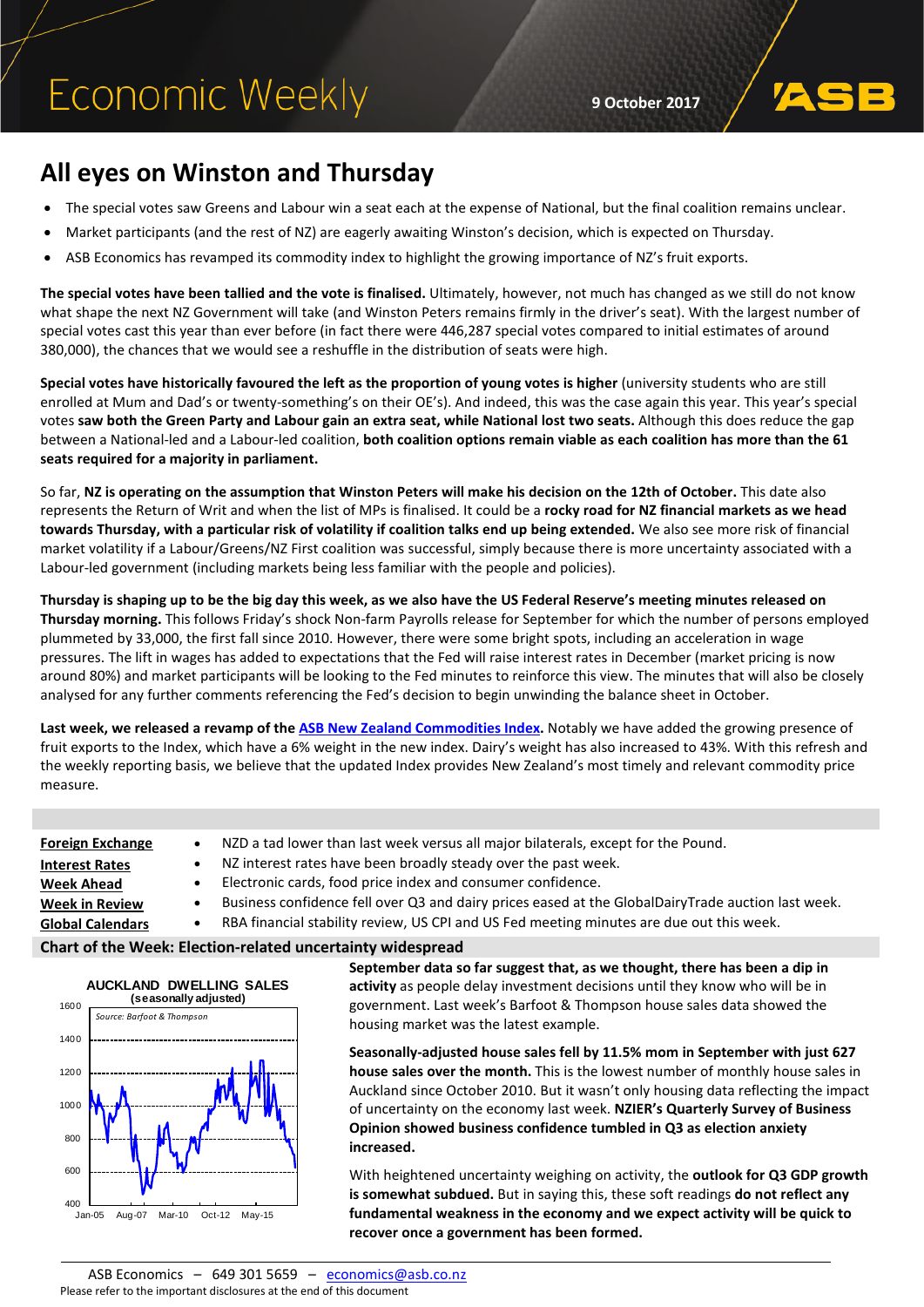

# <span id="page-1-0"></span>**Foreign Exchange Market**

| <b>FX Rates</b> | Current* | Week ago | Month ago | 6 mths ago | Year ago | ST Bias     | Support <sup>^</sup> | Resistance <sup>^</sup> |
|-----------------|----------|----------|-----------|------------|----------|-------------|----------------------|-------------------------|
| NZD/USD         | 0.7069   | 0.7198   | 0.7232    | 0.6936     | 0.7130   | FLAT/DOWN   | 0.695                | 0.715                   |
| NZD/AUD         | 0.9093   | 0.9198   | 0.8986    | 0.9265     | 0.9409   | FLAT/DOWN   | 0.9000               | 0.9200                  |
| NZD/JPY         | 79.59    | 81.20    | 78.36     | 77.27      | 74.00    | FLAT/DOWN   | 79.0                 | 81.0                    |
| NZD/EUR         | 0.6067   | 0.6111   | 0.6016    | 0.6552     | 0.6414   | FLAT/DOWN   | 0.5950               | 0.6100                  |
| NZD/GBP         | 0.5399   | 0.5383   | 0.5521    | 0.5599     | 0.5736   | <b>FLAT</b> | 0.5300               | 0.5500                  |
| TWI             | 75.0     | 76.0     | 75.0      | 75.9       | 76.3     | FLAT/DOWN   | 74.25                | 76.25                   |

^Weekly support and resistance levels \* Current is as at 9.30 am Monday; week ago as at Monday 5pm.

**The NZD TWI starts the week about 1½% lower than at the end of last week,** and is lower against most major NZD bilaterals, with the exception of the GBP. **Politics, rather than the tone of data look to be the key driver**, with Brexit-related concerns weighing on the GBP and with currency markets largely shrugging off the weak September US payrolls headline number and focusing on the solid underlying details in the US labour market figures, including falls to the unemployment rate and strengthening labour earnings growth. The NZD has fallen roughly 2% to just over 76.5 US cents since early last week and dipped following the release of the final NZ vote count on Saturday, which saw odds of a more left-leaning government increase as Labour (46 seats) and the Greens (8) both picked up a seat at the expense of the National Party (56).

With little in the way of key data this week aside from the US CPI (Sat)and the Fed Minutes (Thu), **Thursday's scheduled announcement of the shape of the new government by the NZ First party (9 seats) is looming as a binary event for the kiwi,** given that either a left or right-leaning government is feasible. As of last week market positioning had been long euro, marginally long NZD, and short USD, suggesting the risk of larger NZD moves (falls) if a left-leaning government is announced.

|                | <b>Short-term outlook:</b>                   |              | Key data                                                                                                                                                                                                                                                                                                                                                                                                                                                                                               | Date  | Time (NZT) | <b>Market</b> |
|----------------|----------------------------------------------|--------------|--------------------------------------------------------------------------------------------------------------------------------------------------------------------------------------------------------------------------------------------------------------------------------------------------------------------------------------------------------------------------------------------------------------------------------------------------------------------------------------------------------|-------|------------|---------------|
| US cents       | <b>NZ DOLLAR</b>                             | Index        | NZ ECT, Sep, %m/m                                                                                                                                                                                                                                                                                                                                                                                                                                                                                      | 10/10 | 10:45am    | $+0.7%$       |
| 76             | (past 3 months)                              | 80           | <b>US FOMC Minutes</b>                                                                                                                                                                                                                                                                                                                                                                                                                                                                                 | 12/10 | 07:00am    |               |
|                |                                              |              | NZ Return of writ                                                                                                                                                                                                                                                                                                                                                                                                                                                                                      | 12/10 |            |               |
| 74             | NZD/USD (LHS)                                |              | US CPI, Sep $-v/v$                                                                                                                                                                                                                                                                                                                                                                                                                                                                                     | 14/10 | 1:30am     | $+2.3%$       |
| 72<br>70<br>68 | Trade-Weighted<br>Index (RHS)                | 78<br>76     | NZD: Sep ECT (Tue), Sep REINZ house prices (Tue), Sep food prices (Thu), Sep ANZ<br>consumer confidence (Thu), return of writ (Thu), Sep manufacturing PMI (Fri). USD:<br>FOMC Minutes (Thu), Sep CPI (Sat), Sep retail sales (Sat), EUR: Aug industrial<br>production (Thu). GBP: Aug industrial production (Tue), Aug trade balance (Tue). CAD:<br>Sep manufacturing PMI (Tue). JP: Aug current account (Tue), Aug machinery orders<br>(Wed). AUD: Sep NAB business confidence (Wed), RBA FSR (Fri). |       |            |               |
| 66<br>14-Jul   | Source: ASB<br>25-Aug<br>04-Aug<br>$15-$ Sep | 74<br>06-Oct | Speakers: FOMC: Kaplan (Wed), Evans (Thu), Brainard (Fri), Powell (Fri, Sat). RBA:<br>Debelle (Tue). BoC: Wilkins (Wed, Fri). ECB: Praet (Thu, Fri), Draghi (Fri), Coeure (Fri).<br><b>BOJ</b> : Kuroda (Tue).                                                                                                                                                                                                                                                                                         |       |            |               |

**Medium-term outlook:** [Last Quarterly Economic Forecasts](https://www.asb.co.nz/documents/economic-research/quarterly-economic-forecasts.html)

**We updated our FX forecasts in early September.** The NZD still remains the recipient of some key supports - including the near record Terms of Trade, relatively high interest rates and a solid domestic outlook – which are expected to support NZD TWI consolidation around current levels over the forecast period. **While there is a temporary and modest political risk to our NZD forecast in the short term, these fundamental factors are expected to keep the NZD elevated over the forecast horizon.** 

**Our forecasts also incorporate a weaker USD.** Further USD falls are expected given the upward bias in non-USD rates, fiscal policy inaction by the Trump Administration (delays to pending tax rate cuts), and with the strengthening synchronised global economy typically bullish for commodity currencies like the NZD and AUD. We have increased our near-term NZD/USD forecasts modestly to reflect a weaker USD. We expect the NZD/USD to end 2017 at 0.74 and 2018 at 0.77. **The narrowing Australian current account deficit, and the strengthening trading partner growth should eventually pressure the NZD/AUD lower** and we expect the NZD/AUD to ease from 0.93 by the end of 2017 to 0.91 by late 2018.

Supportive growth prospects, signals of pending tapering by the ECB before the end of the year and prospective ECB rate hikes next year will support the euro. **We expect NZD/EUR to end 2017 at 0.60 and 2018 at 0.61.** With EU-UK Brexit negotiations weighing on the UK economic outlook, the NZD is expected to remain elevated against the GBP. We expect the NZD/GBP to remain in a 0.56-0.57 range till the end of 2018. **We expect the NZD/JPY to hover around the 79/80 level over the next couple of years.** The large Japanese current account surplus and low US Treasury yields, and no indication of further easing by the BOJ are expected to support the JPY.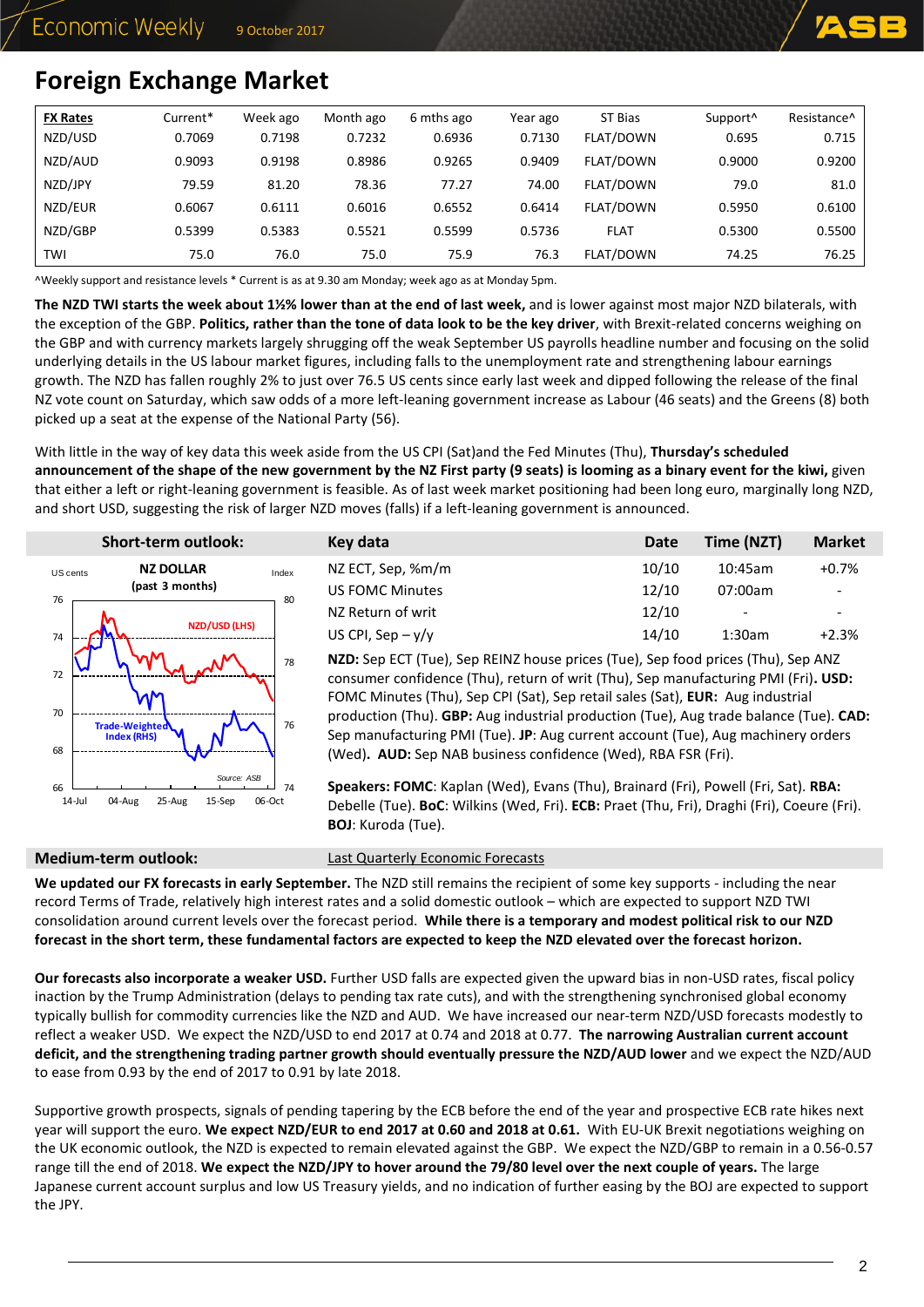

### <span id="page-2-0"></span>**Interest Rate Market**

| Wholesale interest rates     | Current | Week ago | Month ago | 6 mths ago | Year ago | ST Bias     |
|------------------------------|---------|----------|-----------|------------|----------|-------------|
| Cash rate                    | 1.75    | 1.75     | 1.75      | 1.75       | 2.00     | <b>FLAT</b> |
| 90-day bank bill             | 1.94    | 1.96     | 1.95      | 1.97       | 2.18     | <b>FLAT</b> |
| 2-year swap                  | 2.22    | 2.22     | 2.15      | 2.28       | 2.09     | <b>FLAT</b> |
| 5-year swap                  | 2.76    | 2.76     | 2.58      | 2.84       | 2.26     | UP          |
| 5-year benchmark gov't stock | 2.54    | 2.55     | 2.37      | 2.42       | 2.07     | UP          |
| NZSX 50                      | 7992    | 7929     | 7816      | 7244       | 7151     | UP          |

^Weekly support and resistance levels \* Current is as at 9.30am Monday; week ago as at Monday 5pm.

 $1.50$ 

1.75

**NZ interest rates remained broadly steady**, moving within a fairly narrow range over the past week. NZ market participants have been in a **holding pattern waiting for a Government to be formed**, which is likely to be by Thursday this week.

**NZ longer-term rates drifted slightly lower on Friday, moving in sympathy with Australian interest rates.** Australian rates fell in response to an **unexpected decline in retail sales**, with the previous month's results revised from flat to a contraction in spending. With two consecutive months of contraction and falls being broad-based across major components and all Australian States, the result sent a strong message that spending remains soft despite a pick in the labour market. And that message reinforces the Reserve Bank of Australia (RBA) is likely to remain on hold well into 2018.

In contrast, **US interest rates lifted heading into the weekend**. While the headline employment figures were weak due to hurricane disruption, the **underlying detail and wage figures were stronger than expected**. This reinforced the upward trend in the US economy and has seen market participants pricing in a higher probability of a Fed rate hike in December. **However, US longer-term rates remained capped as US-North Korea tensions remain high.**

|              | <b>Short-term outlook:</b> |              | Key data                                                                                                                                                            | <b>Date</b> | Time (NZT) | <b>Market</b> |
|--------------|----------------------------|--------------|---------------------------------------------------------------------------------------------------------------------------------------------------------------------|-------------|------------|---------------|
|              | <b>NZ INTEREST RATES</b>   |              | NZ Electronic Card Spending, Sep %mom                                                                                                                               | 10/10       | $10.45$ am | 0.7           |
| % p.a.       | (past 3 months)            |              | US FOMC Meeting Minutes                                                                                                                                             | 12/10       | $7.00$ am  |               |
| 3.25<br>3.00 |                            | 3.25<br>3.00 | NZ Election Results: Return of writ & Winston<br>Peter's self-imposed coalition deadline                                                                            | 12/10       |            |               |
| 2.75         | 5-year swap                | 2.75         | US CPI, September, Headline, %yoy                                                                                                                                   | 14/10       | 1:30am     | $+2.3%$       |
| 2.50         |                            | 2.50         | <b>Comment:</b> The key event for local markets is the expectation that a coalition<br>agreement will be made and a Government formed, after over 2 weeks of        |             |            |               |
| 2.25<br>2.00 | 90-day bank bill           | 2.25<br>2.00 | uncertainty since the General Election. Either National or a Labour-Green bloc can<br>form a Government with NZ First, with the power now in Winston Peter's hands. |             |            |               |

**Offshore, the key event will be the US Federal Reserve meeting minutes** which will likely reinforce the likelihood of a US Fed Funds hike in December and provide support to US interest rates. In Australia, there are some minor releases due and also the RBA Financial Stability Review on Friday.

*Source: ASB*

04-Aug 25-Aug 15-Sep

**Official Cash Rate**

 $1.50$   $14.10$ 

1.75

**Medium-term outlook:** [Last Quarterly Economic Forecasts](https://www.asb.co.nz/documents/economic-research/quarterly-economic-forecasts.html)

**The RBNZ continued to hold the OCR at its record-low of 1.75% at September OCR Review**. The RBNZ retained its neutral bias and continued to note the numerous uncertainties. However, the key surprise was the **RBNZ downgraded its growth outlook**, commenting it expected growth to "*maintain its current pace*" whereas at the August Monetary Policy Statement (MPS), the RBNZ's forecasts assumed growth would accelerate. However, the RBNZ will be mindful that **election promises will likely boost growth further once the RBNZ has revised fiscal projections from Treasury.** Furthermore, we have for some time seen upside risks to the RBNZ's growth forecasts due to the RBNZ's relatively modest dairy price assumption.

**The NZD had eased since August**, when the RBNZ had been very frustrated. Nonetheless, the RBNZ continues to note that a lower NZD would be helpful in delivering more inflation and a more 'balanced' growth outlook.

**The RBNZ remains confident in the medium-term inflation outlook**, despite anticipated volatility in headline inflation this year. The RBNZ's August MPS forecasts show the RBNZ expects inflation will dip below 1% (due to volatility in fuel and food) before swiftly recovering to reach 2% by 2018. The RBNZ appears to be relying on a very swift pick-up in non-tradable inflation. This is a fairly bold assumption given the RBNZ is wary that price-setting behaviours have become more backward looking. Nonetheless, we expect the RBNZ will start lifting the OCR in Q1 2019, which is slightly earlier than the RBNZ's expectations for a hike in Q3 2019.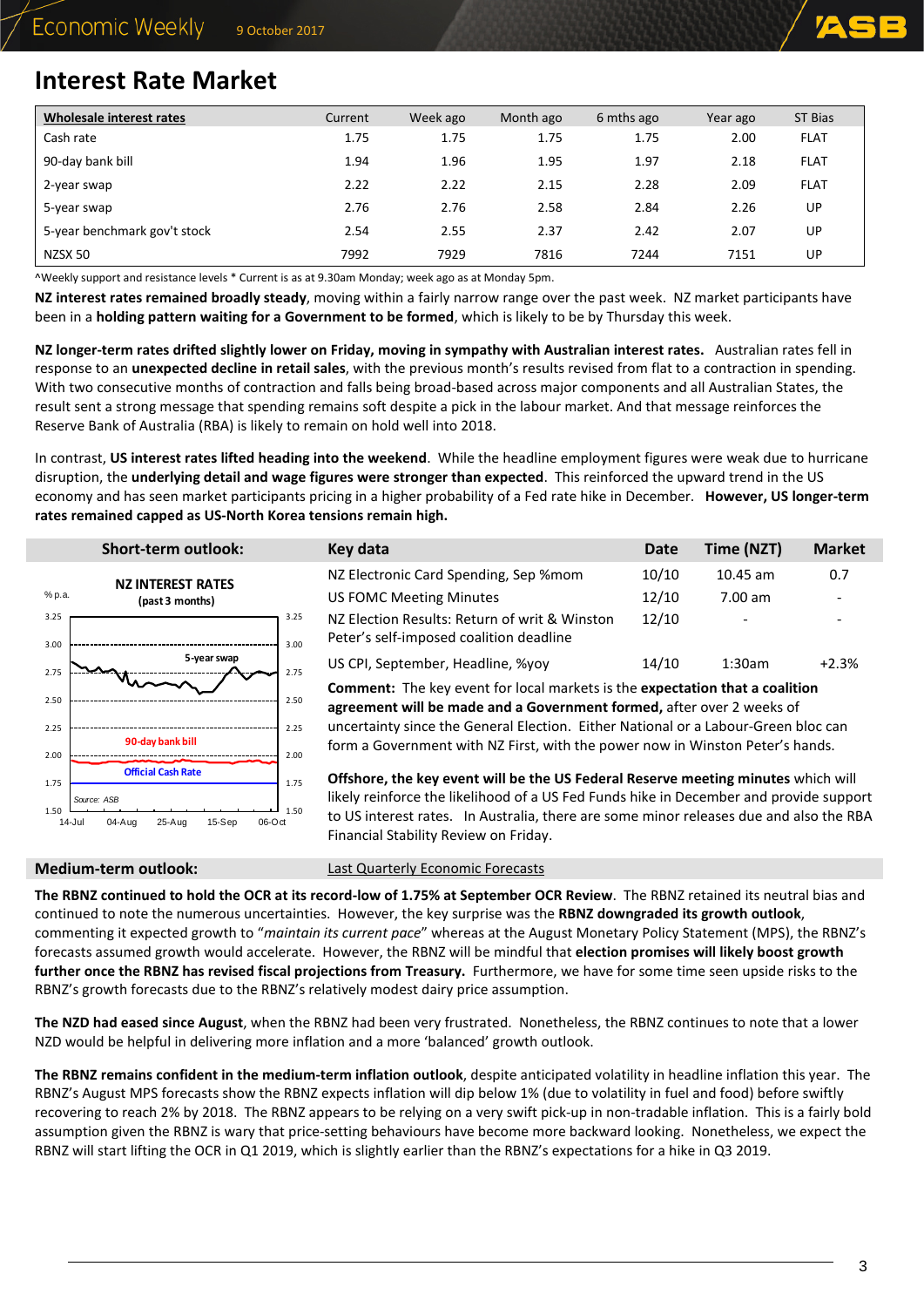$O<sub>L</sub>$ 

# **Key international data for the week ahead**

| Data                                                 | Date  | Time (NZT)         | <b>Previous</b>          | Market<br>expects        | ASB<br>expects           |
|------------------------------------------------------|-------|--------------------|--------------------------|--------------------------|--------------------------|
| UK Industrial Production, August, %mom               | 10/10 | $9.30 \text{ pm}$  | 0.2                      | 0.2                      | 0.3                      |
| Australia WBC/MI Consumer Confidence, October, Index | 11/10 | 12.30 pm           | 97.9                     | $\overline{\phantom{0}}$ |                          |
| <b>US Federal Reserve Meeting Minutes</b>            | 12/10 | $7.00$ am          | $\overline{\phantom{0}}$ | $\overline{\phantom{a}}$ | $\overline{\phantom{a}}$ |
| Australia Housing Finance, August, Loan Value, %mom  | 12/10 | $1.30 \text{ pm}$  | 2.9                      | 0.5                      | 1.5                      |
| Eurozone Industrial Production, August, %mom         | 12/10 | $10.00 \text{ pm}$ | 0.1                      | 0.6                      | 0.3                      |
| Reserve Bank of Australia Financial Stability Review | 13/10 | $1.30 \text{ pm}$  | -                        | -                        |                          |
| US CPI, September, Headline, %yoy                    | 14/10 | $1.30$ am          | 1.9                      | 2.3                      |                          |

**Japan's** already-released trade balance suggests Japan's **current account surplus** will have stayed large at around JPY 2 trillion in August.

**Australia's consumer confidence** has been below its long-run average for the past year. Soft wages growth and elevated underemployment are weighing on sentiment. This year's run of strong employment growth should help boost confidence.

We expect a small increase in **Australia's dwelling commencements** after the weather-related fall in Q1. Annual commencements are running at 223k. Annual population growth is 389k.

With regards to **Australia's housing finance**, lending to owner-occupiers has trended higher over the past year. However, lending to investors is slowing partly due to recent interest rate increases on investor and interest-only loans.

The **Reserve Bank of Australia's Financial Stability Review** will provide an update on potential risks to financial stability. Developments in the housing market are likely to be the main focus, given higher household debt-to-income ratios. However, the RBA may be a little more comfortable now that the share of interest-only loans is decreasing.

Recently-released manufacturing PMI data point to further decent growth in both the **Eurozone and the UK's industrial production**.

The **Federal Open Market Committee's meeting minutes** will shed light on the US Fed's discussion about the pace of future tightening and balance sheet reduction.

The **US CPI** may temporarily lift in September, reflecting shortages on account of the disruption caused by the hurricanes. After abstracting the volatility out, inflation pressures in the US remain soft.

% **OFFICIAL INTEREST RATES**



**US ANNUAL CPI INFLATION**



Jan-00 Jan-03 Jan-06 Jan-09 Jan-12 Jan-15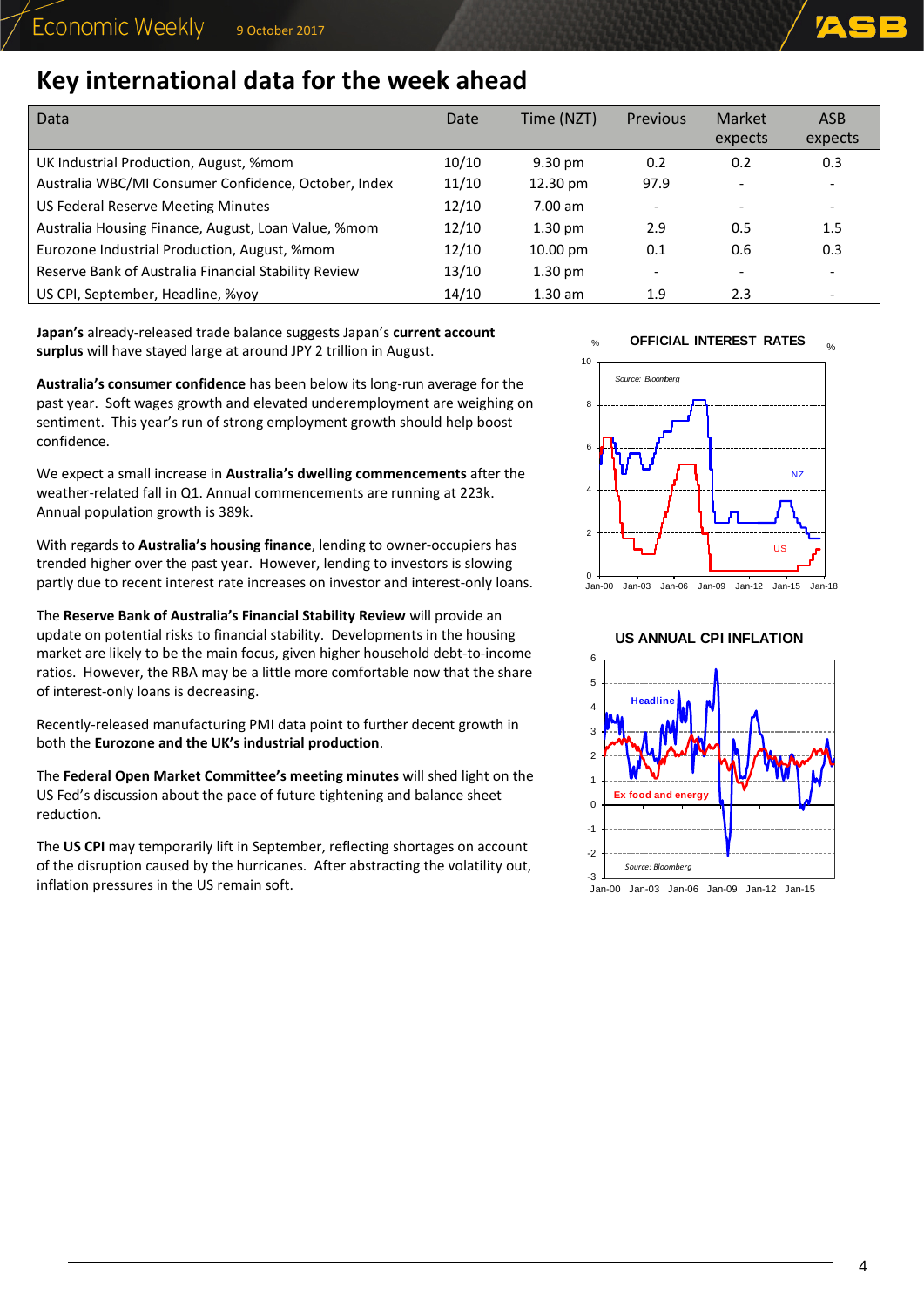### <span id="page-4-0"></span>**NZ Data Preview: a look at the week ahead**

| Data                                                 | Date  | <b>Time</b><br>(NZT) | <b>Previous</b> | Market<br>expects        | <b>ASB</b><br>expects |
|------------------------------------------------------|-------|----------------------|-----------------|--------------------------|-----------------------|
| Electronic Card Transactions, September, Total, %mom | 10/10 | 10:45am              | $-0.2$          | 0.7                      | 0.8                   |
| Food Price Index, September, Total, %mom             | 12/10 | 10:45am              | $+0.6$          |                          | $-1.0$                |
| Consumer confidence, October                         | 12/10 | 1:00 <sub>pm</sub>   | 129.9           | $\overline{\phantom{a}}$ | -                     |

**Electronic Card Spending** has been soft over recent months.For September, we expect spending growth to rebound, especially as petrol prices lifted over the month. In addition, we expect core spending growth to lift to a moderate rate following last month's fall. **All up, we expect total card spending to rise 0.8% over the month, while core spending may rise by around 0.3%.**

**We are expecting food prices to dip by 1.0% mom in September**. We expect the price pressures from this year's high levels of rainfall to have eased slightly over Q3. However, sharp increases in milk fat prices will support overall food price inflation. We will finalise our Q3 CPI forecast shortly after the release, but our preliminary forecast is for inflation to lift slightly to 1.8% yoy.

**Headline ANZ/Roy Morgan consumer confidence surprisingly lifted in September, despite the uncertainty around the election**. The September reading was the highest since July 2014. The index will likely fall in October, with the election result effectively 'up in the air' until coalition negotiations are completed sometime later in the month. Further out, **with the strengthening labour market and rural incomes improving, consumer sentiment is likely to remain broadly firm.**

### **RETAIL ELECTRONIC CARD**  APC **TRANSACTIONS**





-4 Jan-10 Mar-11 May-12 Jul-13 Sep-14 Nov-15 Jan-17

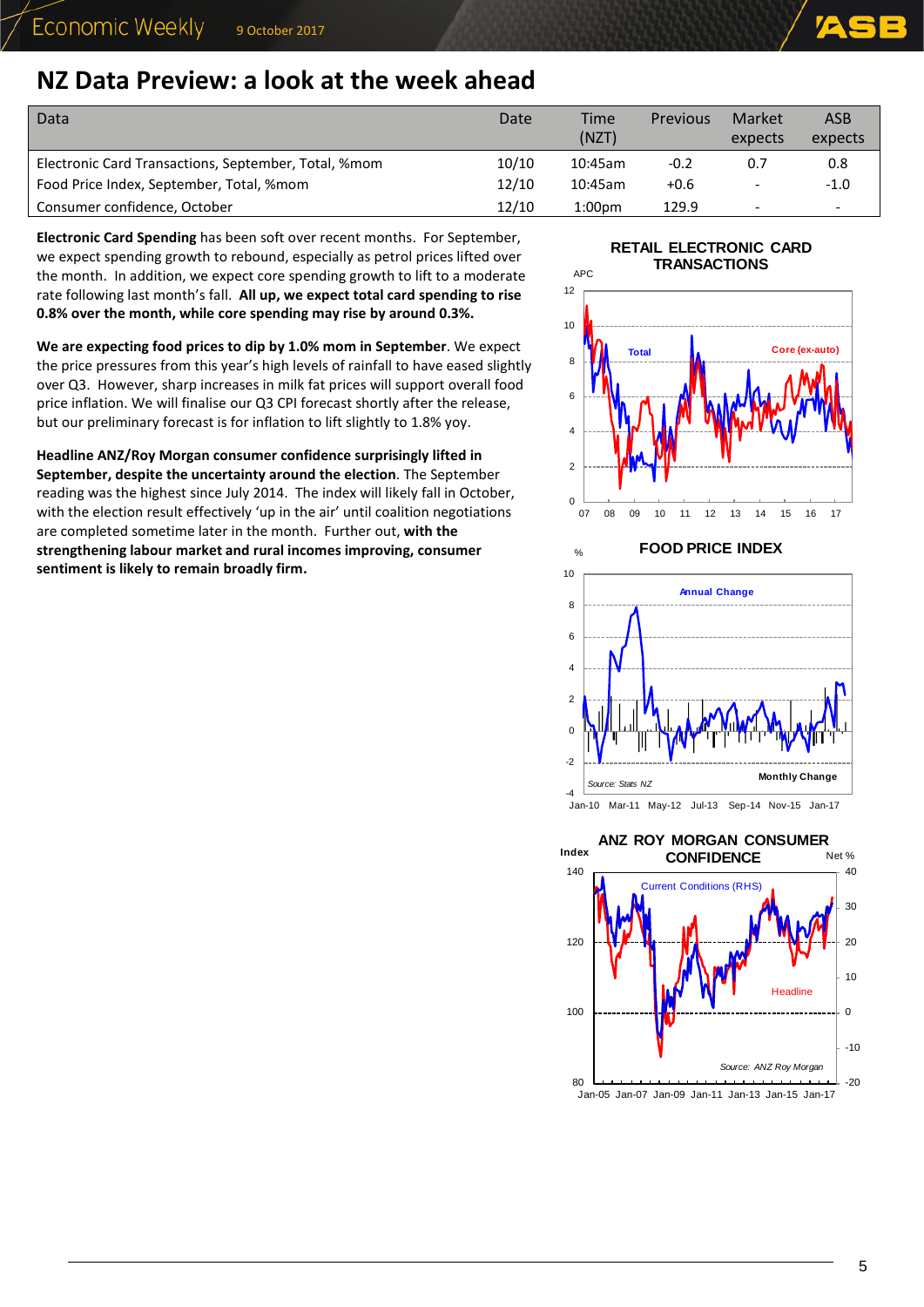### <span id="page-5-0"></span>**Data Recap: weekly recap**

| Data                                                  | Date  | Actual | Market<br>torecast | ASB<br>Forecast |
|-------------------------------------------------------|-------|--------|--------------------|-----------------|
| NZIER QSBO, Business Confidence (Q3) s.a.)            | 03/10 | 6.7    |                    |                 |
| GlobalDairyTrade auction, whole milk powder, % change | 03/10 | -2.7   |                    | $+2$ to $+4$    |

**General business confidence fell in Q3**, as expected, due to the increased **uncertainty of the 2017 General Election outcome in September**. However, expectations for own-activity actually increased, while employment and investment intentions also held up at relatively high levels. The latter measures, rather than general business confidence, tend to correlate better with GDP growth. **Businesses' continued confidence in their own outlook suggests growth is likely to pick up once the election uncertainty has passed.**  In saying that, the **QSBO has over-predicted economic growth over the past year**, while the ANZ monthly business outlook survey has been a better guide and is not quite as optimistic as the QSBO.

**Overall dairy auction prices eased modestly at last week's auction, with the GDT Price index down 2.4% on the previous event. The result is in contrast to recent futures pricing, which pointed to gains.** NZ production was weak over August as the impact of very wet weather has been starting to slow spring production. We are continuing to keep an eye on the wet NZ spring that has been saturating most of the country including the key dairy regions. As long as the wet spring weather continues, it creates the risks that prices spike higher over coming months, if production at this important time of the year is impacted. **Despite the dip in prices overnight, we see potential for overall prices, particularly for WMP, to push higher over coming months.** Firstly, NZ weather has been poor (very wet) and production is reportedly back on last season in key regions at this juncture. Secondly, global milk fat (butter) demand continues to surge, while supply struggles to keep pace.



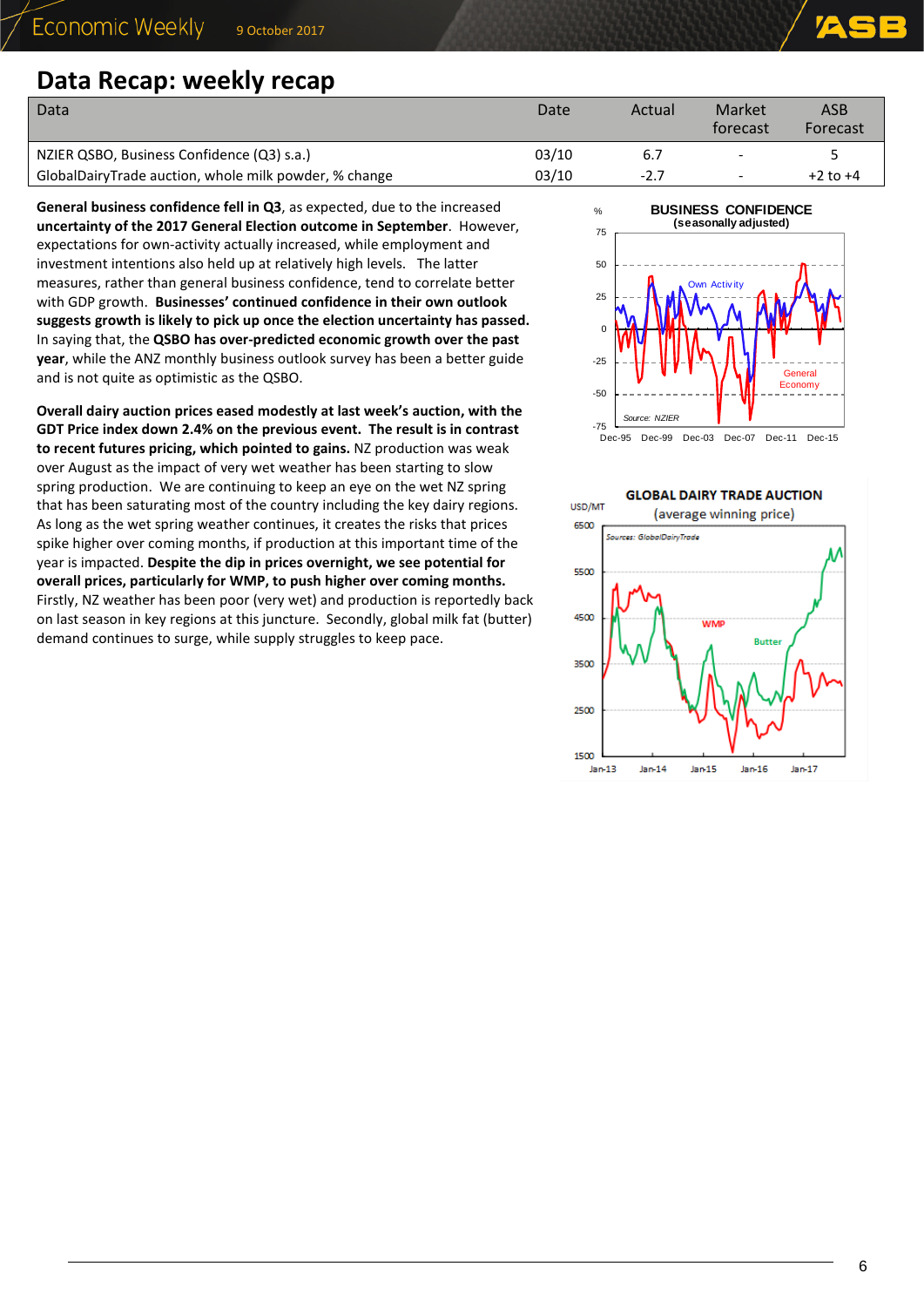### **Global Data Calendars**

### **Calendar - Australasia, Japan and China**

|            | <b>Time</b> |           |                                            |                |                       |         | Forecast              |            |
|------------|-------------|-----------|--------------------------------------------|----------------|-----------------------|---------|-----------------------|------------|
| Date       | (NZT)       | Eco       | Event                                      | Period         | Unit                  | Last    | <b>Market</b>         | <b>ASB</b> |
| Mon 9 Oct  | 14:45       | <b>CH</b> | Caixin China PMI composite                 | Sep            | Index                 | 52.4    | $\sim$                | $\sim$     |
| Tue 10 Oct | 10:45       | NZ        | <b>Electronic Card Transactions</b>        | Sep            | m%ch                  | $-0.2$  | 0.7                   | 0.8        |
|            | 11:30       | AU        | ANZ Roy Morgan Weekly Consumer             | Oct            | Index                 | 113.4   | $\tilde{\phantom{a}}$ | $\sim$     |
|            | 12:14       | ΝZ        | <b>REINZ house sales</b>                   | Sep            | y%ch                  | $-20.0$ | $\sim$                | $\sim$     |
|            | 12:50       | JN        | BoP current account adjusted               | Aug            | ¥bn                   | 2032.9  | $\sim$                | $\sim$     |
|            | 13:30       | AU        | NAB business conditions                    | Sep            | $\tilde{\phantom{a}}$ | 15.0    | $\sim$                | $\sim$     |
|            | 16:20       | AU        | RBA's Debelle speaks on FX code of conduct |                |                       |         |                       |            |
| Wed 11 Oct | 12:30       | AU        | WBC consumer confidence                    | Oct            | Index                 | 97.9    | $\tilde{\phantom{a}}$ |            |
|            | 13:30       | AU        | Dwelling commencements                     | Q <sub>2</sub> | q%ch                  | $-11.4$ |                       | 5.0        |
| Thu 12 Oct | 10:45       | <b>NZ</b> | Food prices                                | Sep            | m%ch                  | 0.6     | $\sim$                | $-1.0$     |
|            | 12:50       | JN        | <b>PPI</b>                                 | Sep            | m%ch                  | 0.0     | $\tilde{\phantom{a}}$ | $\sim$     |
|            | 13:00       | NZ        | ANZ consumer confidence                    | Oct            | Index                 | 129.9   | $\sim$                | $\sim$     |
|            | 13:00       | AU        | Consumer inflation expectation             | Oct            | %                     | 3.8     | $\tilde{\phantom{a}}$ | $\sim$     |
|            | 13:30       | AU        | Housing finance - No. of owner-occupiers   | Aug            | m%ch                  | 2.9     | $\sim$                | 0.8        |
|            | 17:30       | JN        | Tertiary industry index                    | Aug            | m%ch                  | 0.1     | $\sim$                | $\sim$     |
| Fri 13 Oct | $\sim$      | <b>CH</b> | Trade balance                              | Sep            | CNY bn                | 286.5   | 261.8                 | $\sim$     |
|            | 13:30       | AU        | <b>RBA Financial Stability Review</b>      |                |                       |         |                       |            |

### **Calendar - North America & Europe**

|            | <b>Time</b> |     |                                                             |        |        |          |               | Forecast              |
|------------|-------------|-----|-------------------------------------------------------------|--------|--------|----------|---------------|-----------------------|
| Date       | (UKT)       | Eco | Event                                                       | Period | Unit   | Last     | <b>Market</b> | <b>ASB</b>            |
| Tue 10 Oct | 09:30       | UK  | Industrial production                                       | Aug    | m%ch   | 0.2      | $\sim$        | 0.3                   |
|            | 09:30       | UK  | Trade balance                                               | Aug    | £mn    | $-2,872$ | $\sim$        | $\sim$                |
|            | 13:00       | UK  | NIESR GDP estimate                                          | Sep    | %      | 0.4      | $\sim$        | $\sim$                |
|            | 15:00       | US. | Fed's Kashkari speaks at Regional Economic Conference       |        |        |          |               |                       |
| Wed 11 Oct | 01:00       | US. | Fed's Kaplan speaks at Stanford Institute                   |        |        |          |               |                       |
|            | 12:15       | US. | Fed's Evans speaks on Economy and Monetary Policy           |        |        |          |               |                       |
|            | 19:00       | US  | <b>FOMC Meeting Minutes</b>                                 | Sep    | $\sim$ |          |               |                       |
|            | 19:40       | US  | Fed's Williams gives Community Leaders speech               |        |        |          |               |                       |
|            | 19:50       | EC  | ECB's Praet speaks in New York                              |        |        |          |               |                       |
| Thu 12 Oct | 10:00       | EC. | Industrial production                                       | Aug    | m%ch   | 0.1      | $\sim$        | 0.3                   |
|            | 13:30       | US. | PPI final demand                                            | Sep    | m%ch   | 0.2      | 0.4           | $\sim$                |
|            | 15:15       | US  | ECB's Draghi, Fed's Brainard speak on Monetary Policy Panel |        |        |          |               |                       |
|            | 15:30       | US. | Fed's Powell speaks at IIF Conference in Washington         |        |        |          |               |                       |
| Fri 13 Oct | 13:30       | US. | <b>CPI</b>                                                  | Sep    | m%ch   | 0.4      | 0.6           |                       |
|            | 13:30       | US  | Retail sales advance                                        | Sep    | m%ch   | $-0.2$   | 1.2           | $\sim$                |
|            | 13:30       | US. | Real average hourly earning                                 | Sep    | v%ch   | 0.6      | $\sim$        | $\tilde{\phantom{a}}$ |
|            | 15:00       | US. | Uni. of Michigan Sentiment                                  | Oct P  | Index  | 95.1     | 95            | $\sim$                |
|            | 15:00       | US  | <b>Business Inventories</b>                                 | Aug    | %      | 0.2      | 0.4           | $\sim$                |